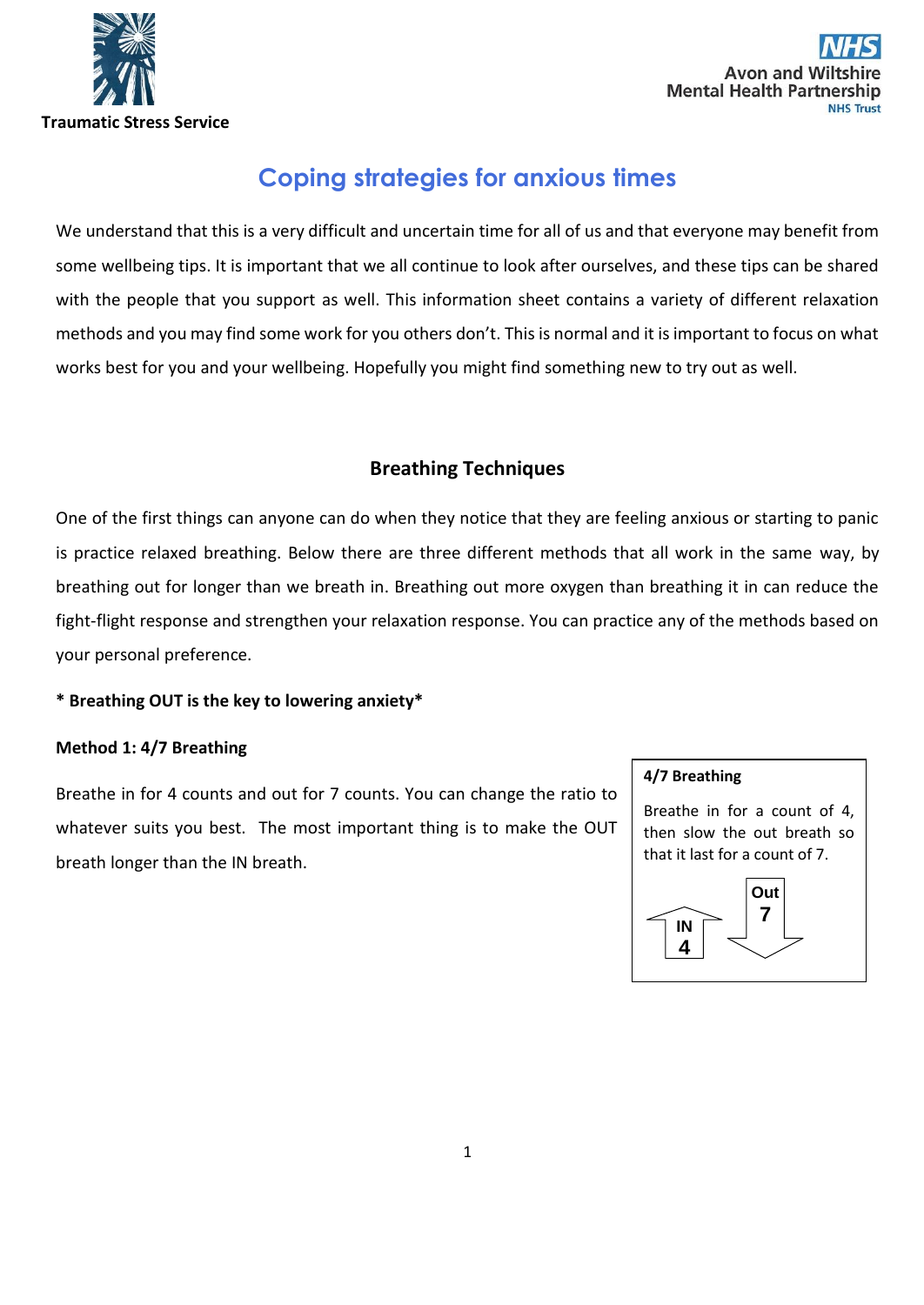



### **Method 2: Stomach Breathing**

This involves breathing right down into your belly, rather than your chest. Try to get your stomach to rise with your in breath, and fall with your out breath. Imagine blowing up a balloon inside your stomach as you breathe in and deflating the balloon as you breathe out. If you find that you breathe more from your chest, it is possible to teach yourself to lower your breathing with lots of practice (yoga teaches how to do this).

#### **Stomach Breathing**

As you breathe in expand your stomach, and as you breathe out, allow the stomach to contract. Imagine having a balloon in your stomach!



### **Method 3: Castle Breathing**

Breathe in for two counts and hold the breath for two counts. Then breathe out for two counts and rest for two counts. Count the same number for the in-breath, the hold, the breath out, and the rest period before breathing in again.



Smart phone apps are now available to help you practice relaxation breathing in everyday life. For example, '**Breathing Ball'** gives simple instructions on how to breathe together with images of a ball changing in size. It is free and easy to use.

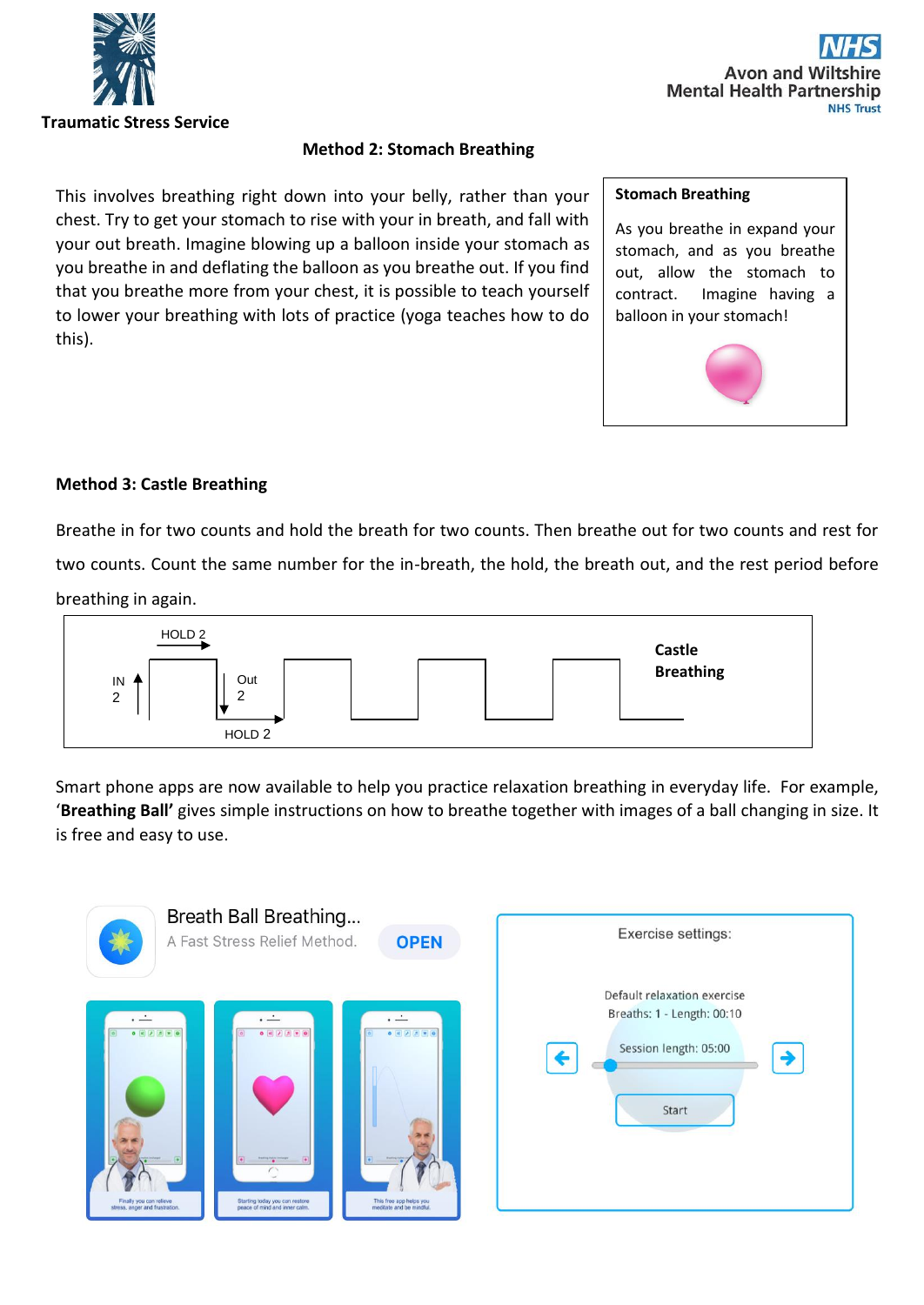

Avon and W **Mental Health Partnership NHS Trust** 



Other applications for relaxation breathing and meditation are also available.

For example, **Headspace, Breathe +, Calm, Oak** and **Breathe.** <sup>1</sup>

### **Three Minute Breathing Space**

#### 1. AWARENESS

Bring yourself into the present moment by deliberately adopting an upright posture, with your back straight and your shoulders back. If possible close your eyes. Then ask:

'What is my experience right now…..my thoughts…..my feeling ….and body sensations?'

Acknowledge and register your experience, even if it is unwanted.

#### 2. GATHERING

Then, gently redirect your full attention to your breathing, to each in-breath and to each out-breath as they follow one after the other:

Your breath can function as an anchor to bring you into the present and help you tune into a state of awareness and stillness.

#### 3. EXPANDING

Expand the field of your awareness around your breathing, so that it includes a sense of the body as a whole, your posture, and facial expression.

<sup>1</sup> \*Please notice that all the applications mentioned above are **free to download**, but some of them may require **payment for subscription** for continuous use or unlocking more functions. Please be aware of the potential charge.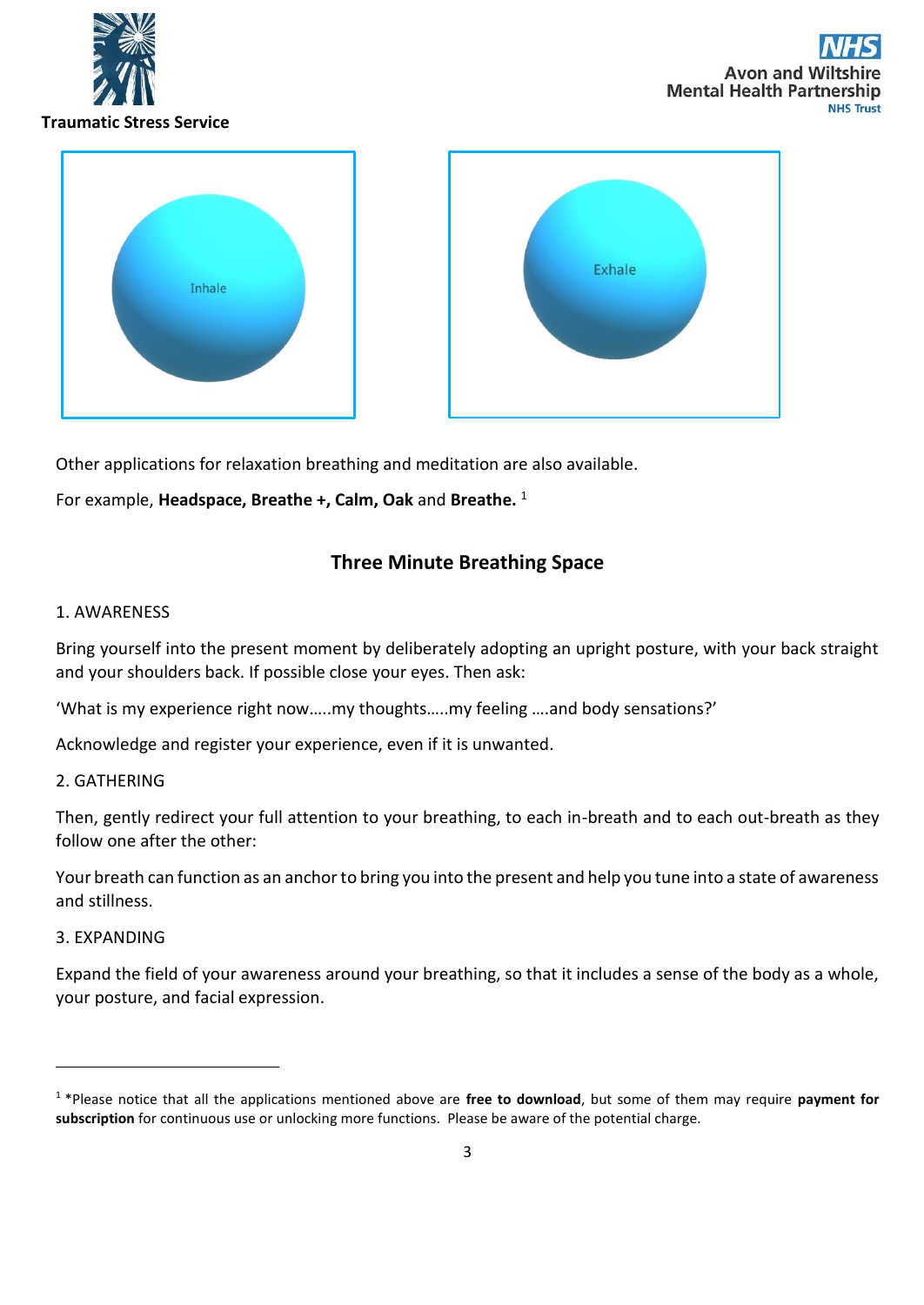



# **Progressive Muscle Relaxation**

One of the body's reactions to fear and anxiety is muscle tension. This can result in feeling 'tense'; muscle aches and pains and feeling extremely tired. Progressive Muscle Relaxation is one way to reduce muscle tension. In this exercise, tense particular muscles, hold the tension and then relax those muscles.

### **Steps:**

- 1. Sit or lie in a comfortable position and slow down your breathing.
- 2. Tense a particular muscle group for 5 seconds start with your toes and feet, your lower legs, thighs, stomach, back, arms, shoulders, face etc. You should be able to feel the tension but not feel a great deal of pain.
- 3. Then relax this muscle group for 10 seconds.
- 4. Repeat step 2&3 for the next muscle groups of your body. You can start from your feet and work up to your head, or the other way around.

\* If you have access to the internet, there are many **scripts** and **audio guides** for this exercise. You can simply search 'Progressive Muscle Relaxation' on Google or YouTube and choose a version which suits you best.

## **Distraction Skills**

Learning to use distraction and relaxation skills can help your body and brain calm down, feel safe and better cope with stress.

Distraction strategies work on the principle of distracting your conscious mind away from triggers and unhelpful or intrusive images or thoughts. Below are some common distracting activities people have found helpful and try to prepare a list of things that work for you the best.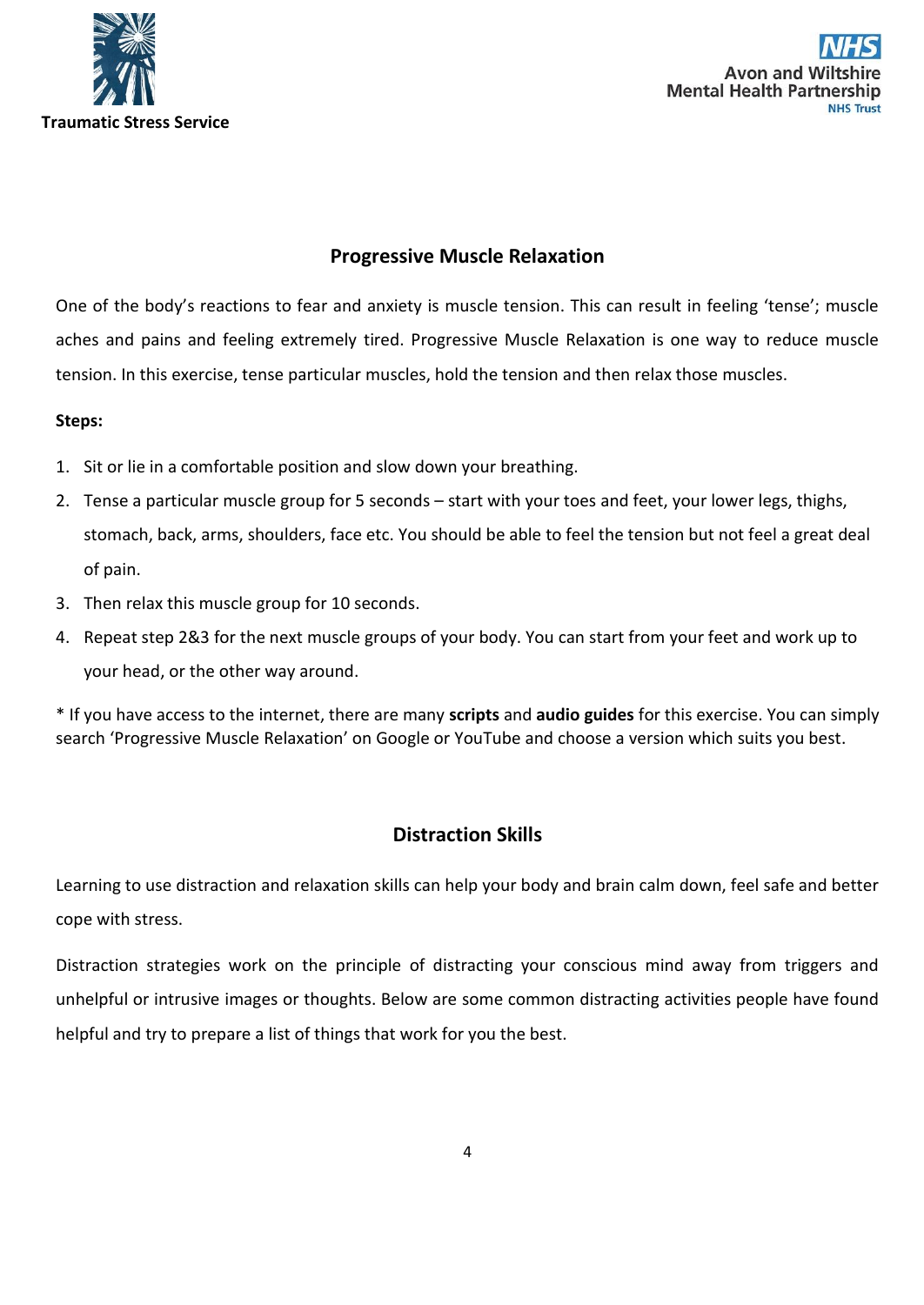



# **Self-Soothing Skills**

People can also find it very helpful to use their five senses to soothe body and mind. When your body feels relaxed and comfortable, it is easier for your mind to feel safe.

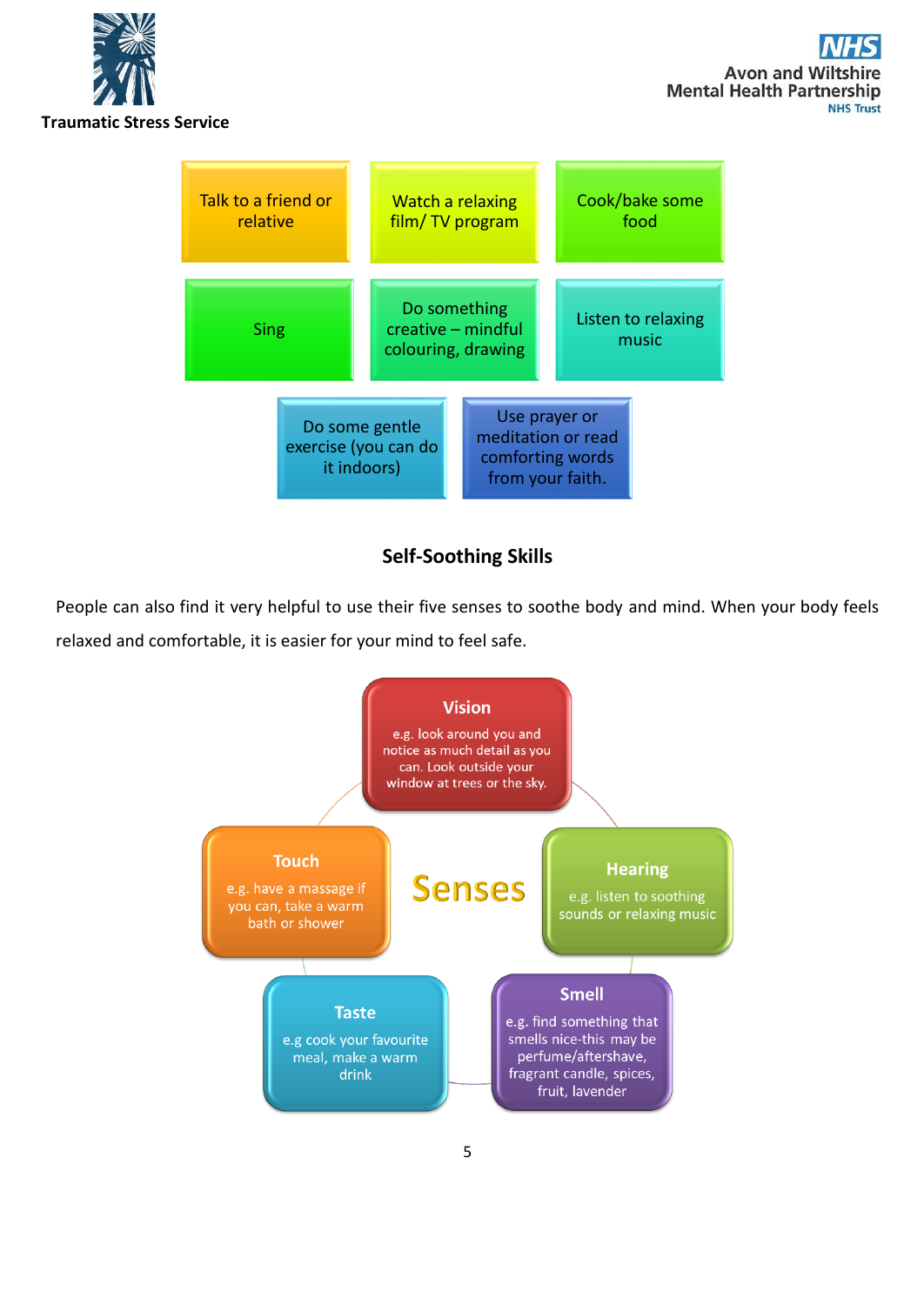



# **Special Place Imagery**

The purpose of the safe or special place imagery exercise is to help you to imagine a place in your mind, which you can escape into. This place can be real or imaginary but it should be somewhere you feel safe. Thinking about being in your special place can help you feel calm and relaxed. The more details you give to this place, the better you can visualise and remember it.

If you struggle to think of a special place, perhaps use the scene shown below as a starting point.



- 1) Start by getting comfortable in a quiet place and take a couple of minutes to focus on your breathing, close your eyes, become aware of any tension in your body, and let that tension go with each outbreath.
- 2) Imagine somewhere you can feel calm, peaceful and safe. It may be a place you've been to before, somewhere you've dreamt about going to, or maybe somewhere you've seen a picture of.
- 3) Focus on what you can see from where you're standing or sitting what does the sky look like? What exactly can you **see** around you – focus on the detail.
- 4) Now notice the sounds that are around you, or perhaps the silence. What can you **hear**?
- 5) Think about any smells you notice. What can you **smell**?
- 6) Then focus on any skin sensations the earth beneath you, the temperature, any movement of air, anything else you can **touch**.
- 7) Now whilst you're in your peaceful and safe place, you might choose to give it a name, whether one word or a phrase that you can use to bring that image back, anytime you need to.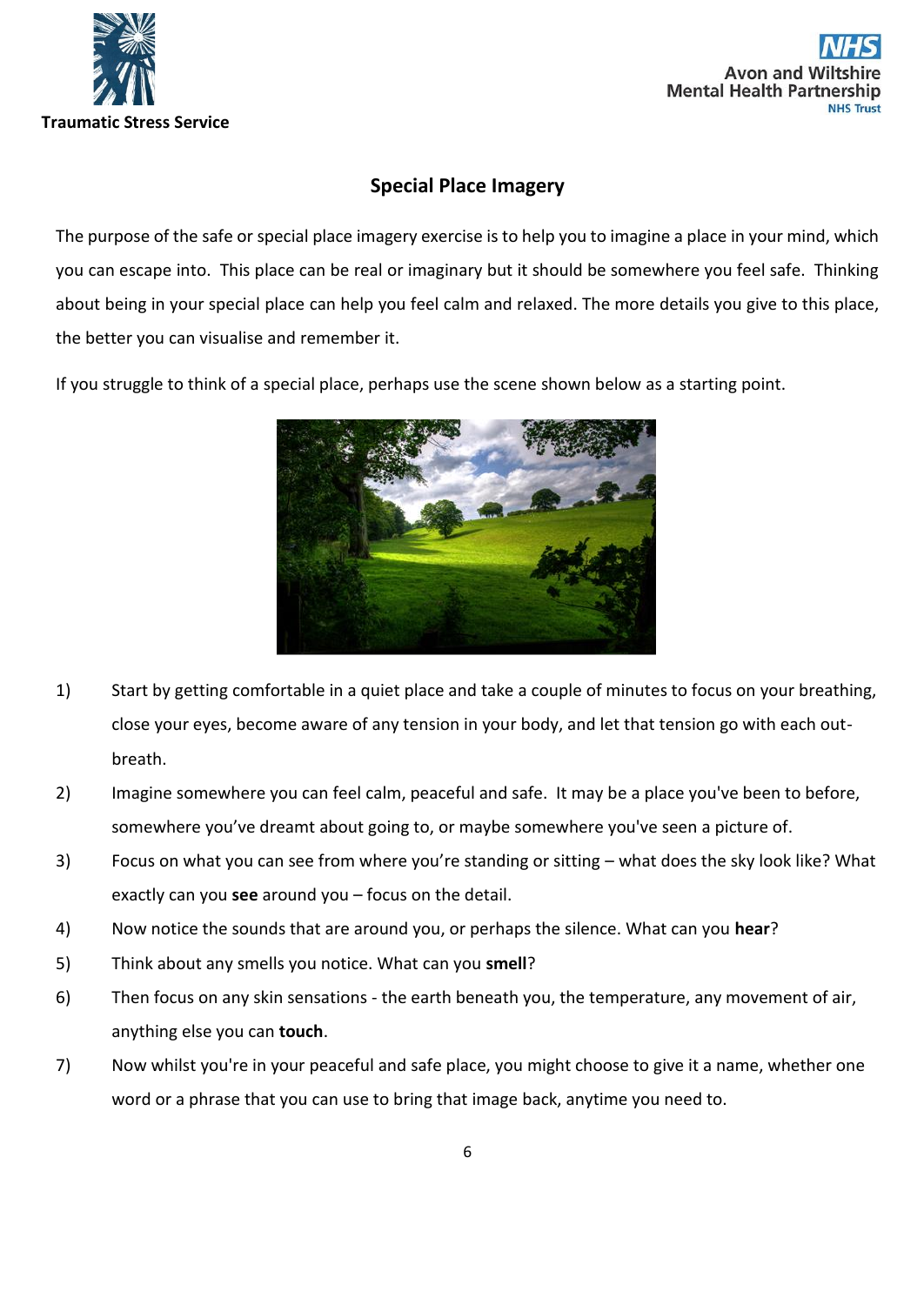

Encourage yourself to do activities that are pleasant and distracting can help calm your body and mind. Without taking the time to unwind, it is easy to feel overwhelmed and stressed but sometimes we sometimes need to do encourage ourselves to do these things rather than waiting until we feel like doing them. There are some examples below but activities you find relaxing will differ between people.



# **Grounding Skills**

Feeling anxious or stressed can sometimes feel overwhelming and for some people may lead to remembering traumatic events in the past, very vividly.

Grounding is an important and helpful technique in helping remind you that you are safe in the present moment. It can also help when you feel really distressed, particularly when the distress makes you feel you are 'shutting down' or 'spacing out' and losing a sense of where you are.